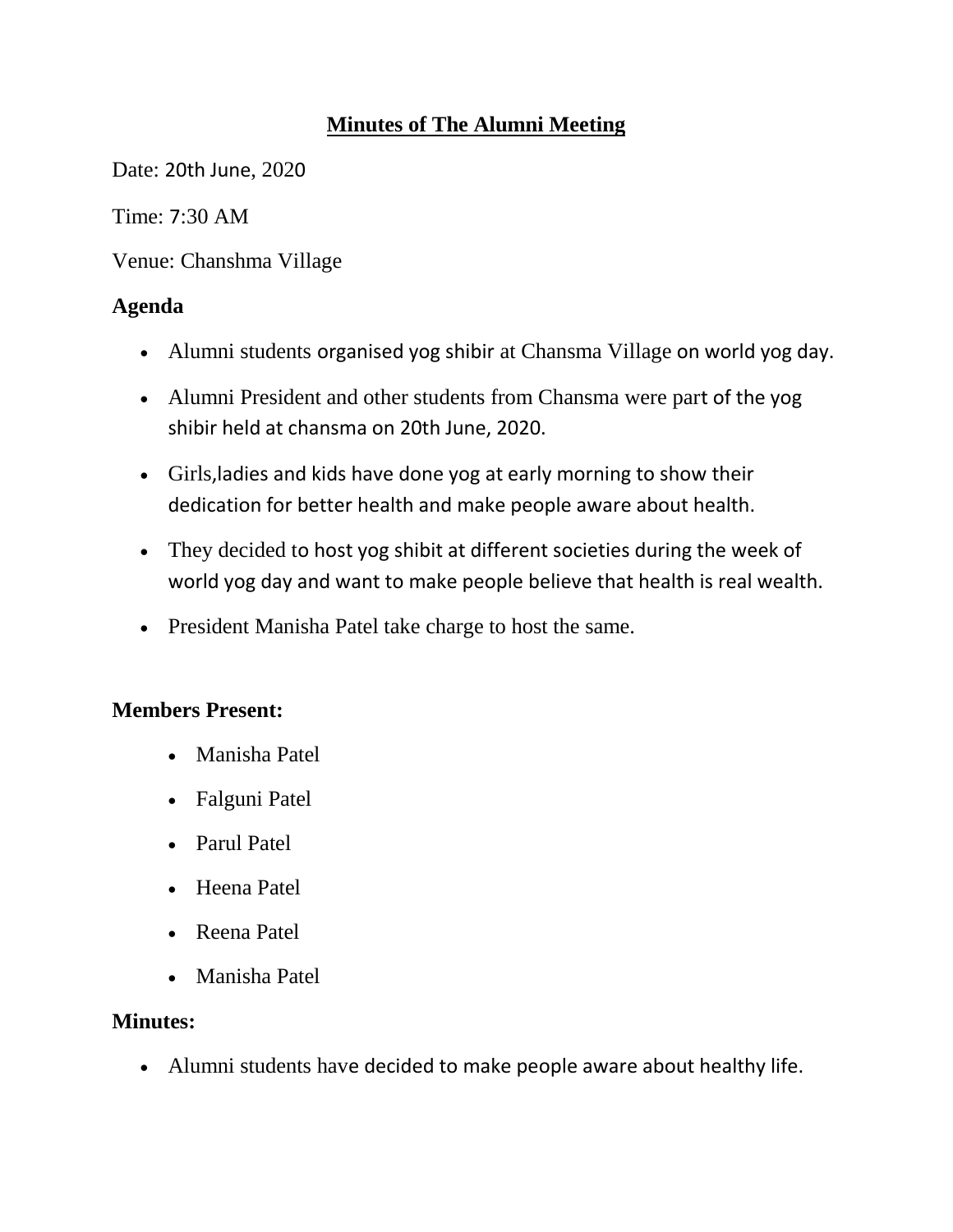- President Manisha Patel always be active to take interest in special events.
- Being part of such events they made society aware about their real wealth which is good health.
- Alumni girls are always ready for such interactions and inspire other members to be a part of such event.
- Principal Dr. Sangeeta Ghate appreciates and greet President Manisha Patel for her dedication and work.

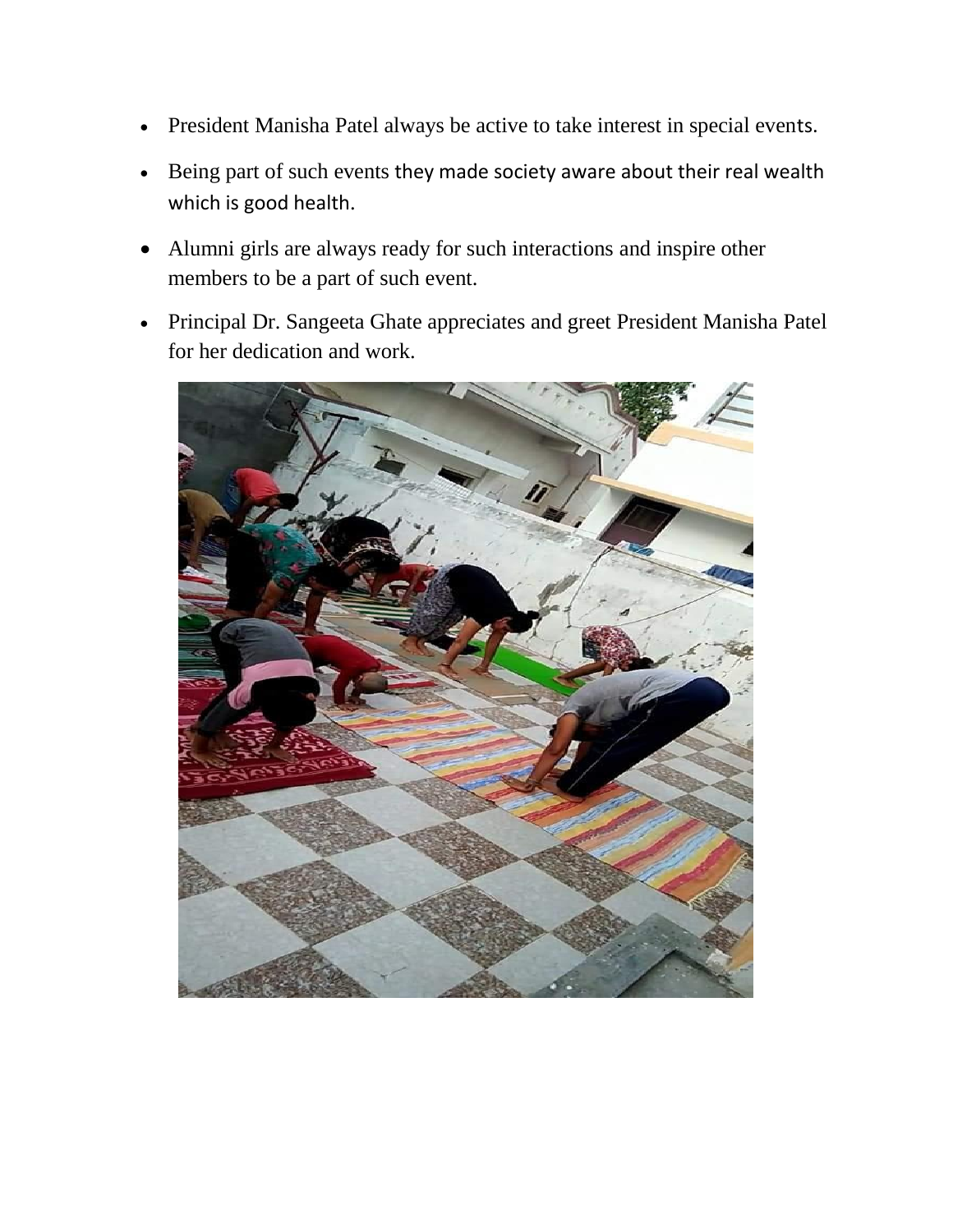Date:  $27<sup>th</sup>$  January, 2021

Time: 10:30 AM

Venue: Chanshma Village

# **Agenda**

- Alumni students are a part of Bharat Mata aarti pujan at Chansma Village.
- Alumni President and other students from Chansma were part of the function.
- Girls and ladies of the village get together and worship bharat mata.
- They decided to host such aarti pujan at different places at chansma.
- President Manisha Patel take charge to host the same.

### **Members Present:**

- Manisha Patel
- Falguni Patel
- Parul Patel
- Heena Patel
- Reena Patel
- Manisha Patel

### **Minutes:**

- Alumni students have special respect toward there college as well as nation.
- President Manisha Patel always be active to take interest in special events.
- Being part of such events and be active to make people aware about their duties towards nation.
- Alumni girls are always ready for such interactions and inspire other members to be a part of such events.